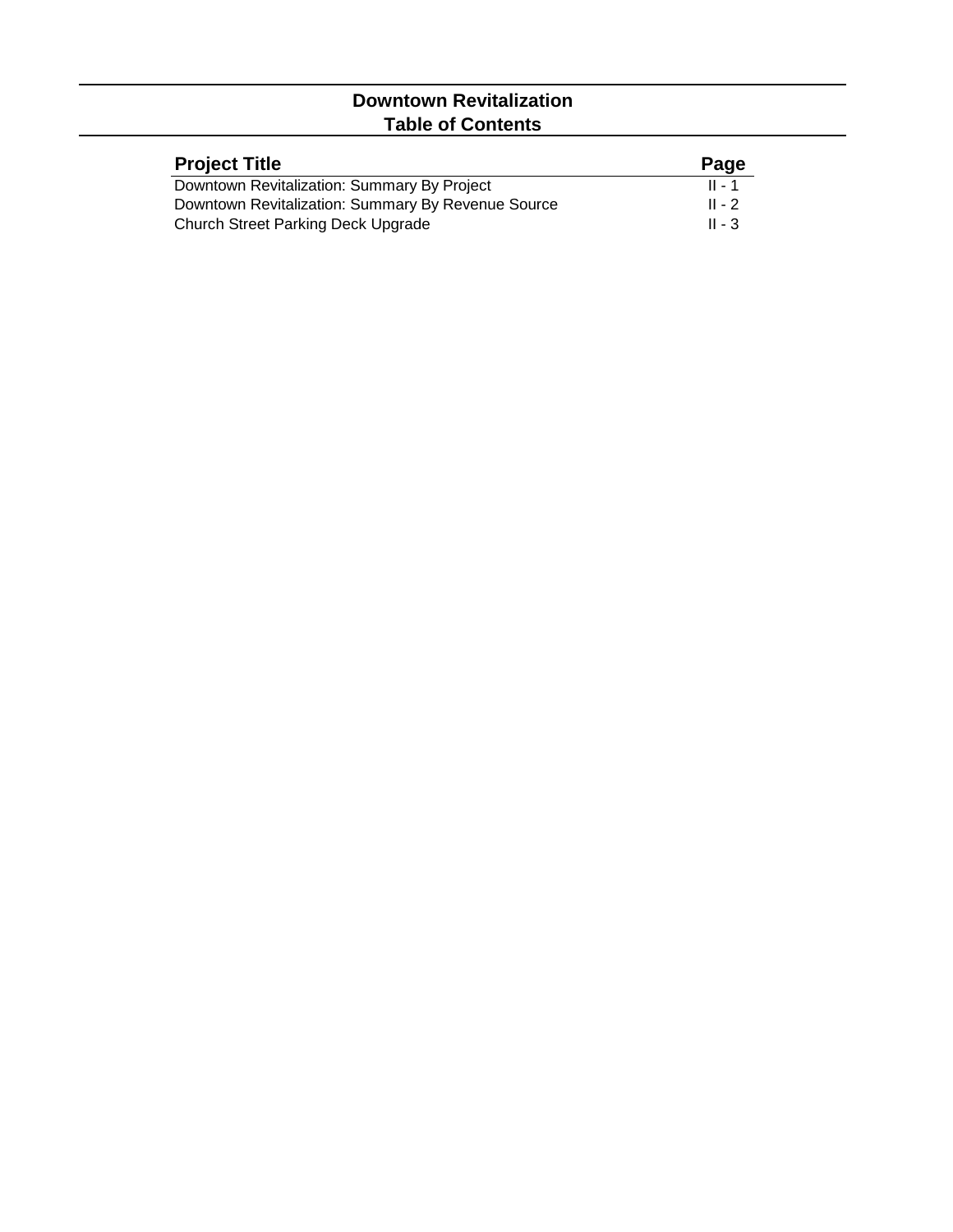| <b>Program Category: Downtown Revitalization</b>       |                   |            |            |            |            |            |            |                        |                      |
|--------------------------------------------------------|-------------------|------------|------------|------------|------------|------------|------------|------------------------|----------------------|
| <b>SUMMARY BY PROJECT</b>                              |                   |            |            |            |            |            |            |                        |                      |
| Category                                               | <b>Prior Year</b> | FY 2012-13 | FY 2013-14 | FY 2014-15 | FY 2015-16 | FY 2016-17 | FY 2017-18 | <b>Future</b><br>Years | <b>Total Request</b> |
| <b>Church Street</b><br><b>Parking Deck</b><br>Upgrade | 1.258.000         | 0          | 0          | 0          | 0          | 0          | 0          | 0                      | 1.258.000            |
|                                                        | \$1,258,000       | \$0        | \$0        | \$0        | \$0        | \$0        | \$0        | \$0                    | \$1,258,000          |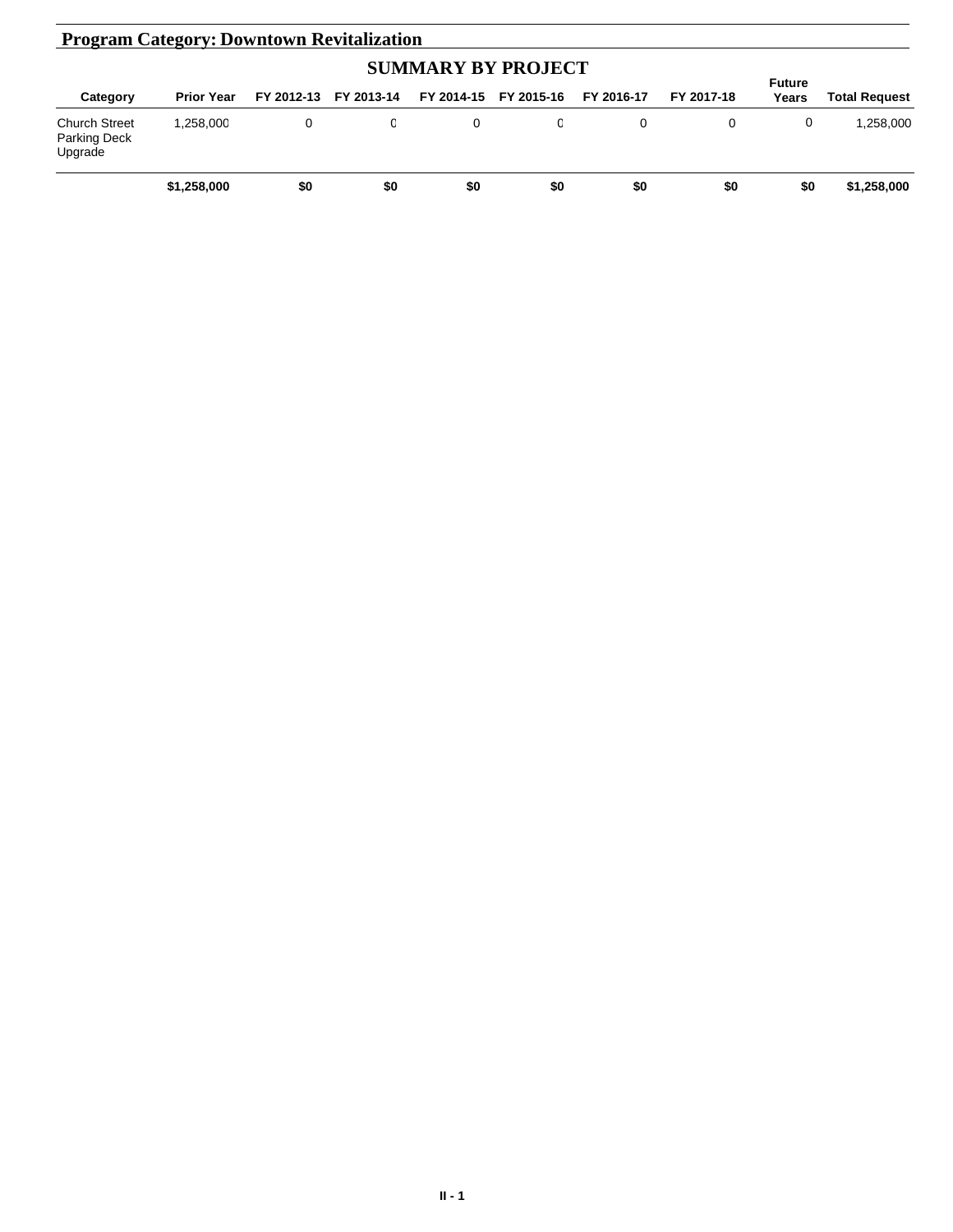## **SUMMARY BY REVENUE SOURCE**

|                          |                   |            |            |            |            |            |            | <b>Future</b> |                    |
|--------------------------|-------------------|------------|------------|------------|------------|------------|------------|---------------|--------------------|
| Category                 | <b>Prior Year</b> | FY 2012-13 | FY 2013-14 | FY 2014-15 | FY 2015-16 | FY 2016-17 | FY 2017-18 | Years         | <b>Total Funds</b> |
| Unidentified             |                   |            |            | 0          |            |            |            |               | 0                  |
| <b>Rev Unauthorized</b>  | 0                 |            |            |            |            |            |            |               | 0                  |
| <b>Rev Authorized</b>    | 0                 |            |            |            |            |            |            |               | 0                  |
| Pay-As-You-Go            |                   |            |            |            |            |            |            |               | 0                  |
| Intergovernmental        |                   |            |            |            |            |            |            |               |                    |
| <b>Installment Sales</b> | 1,258,000         |            |            |            |            |            | 0          | 0             | 1,258,000          |
| Impact Fees              |                   |            |            |            |            |            | 0          |               | 0                  |
| <b>GOB Unauthorized</b>  |                   |            |            |            |            |            |            |               | 0                  |
| <b>GOB Authorized</b>    |                   |            |            |            |            |            |            |               |                    |
|                          | \$1,258,000       | \$0        | \$0        | \$0        | \$0        | \$0        | \$0        | \$0           | \$1,258,000        |